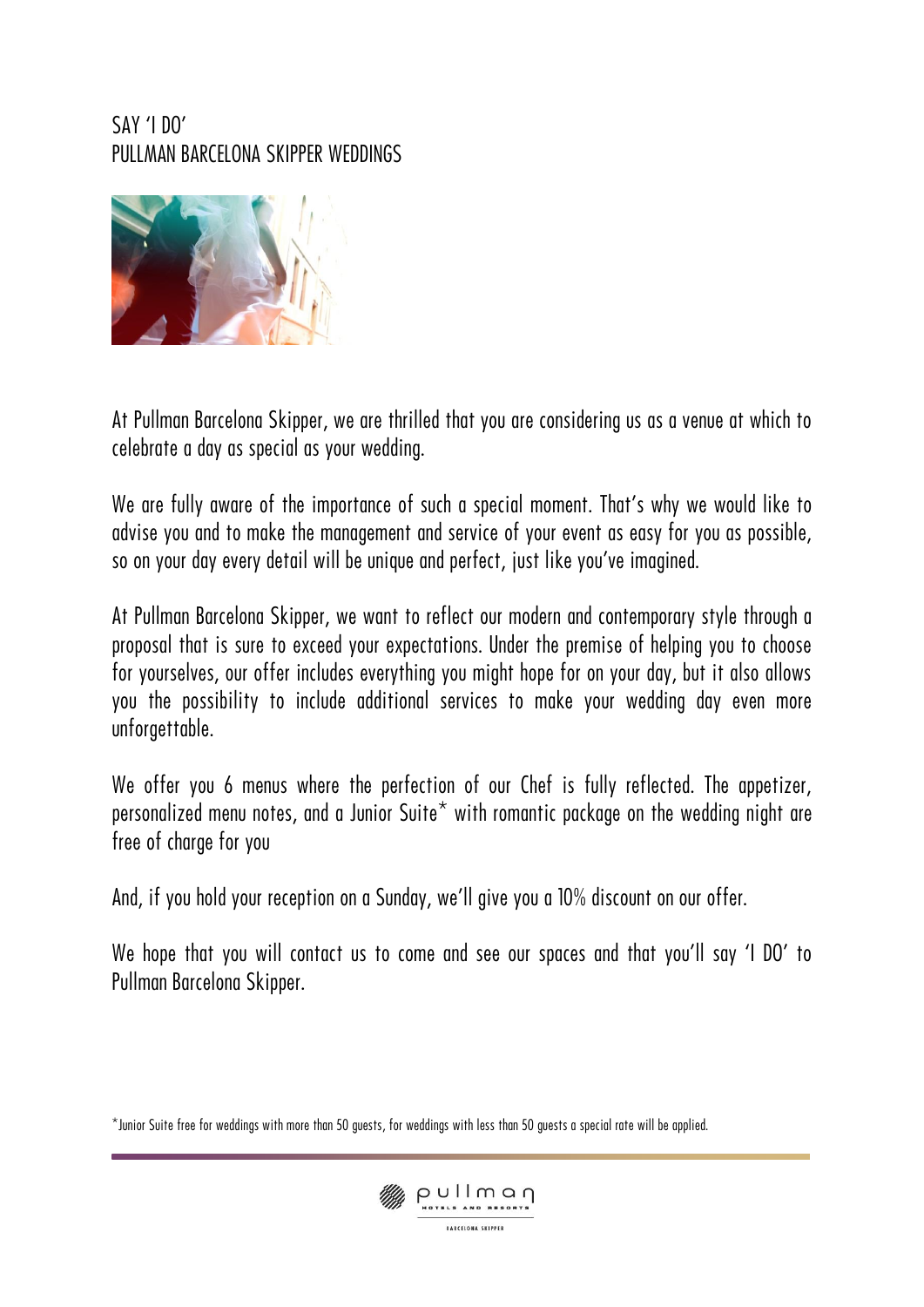### APPETIZER FOR MENUS 1 AND 2 (1 hour service)

### Crispy rice crusts with citrus salt Papadum with "de la Vera" paprika and lime

Stewed cod dressed with a "xato" sauce (traditional Catalan dish) Russian salad with white shrimps and plankton mayonnaise Quince cannelloni, blue cheese, ginger bread and candied pine nuts

> Squared Iberian ham croquettes Skipper-style "patatas bravas" (with spicy sauce) Iberian pork and vegetable shumai Scampi in curry tempura

Aperol Spritz, cava, beers and soft drinks

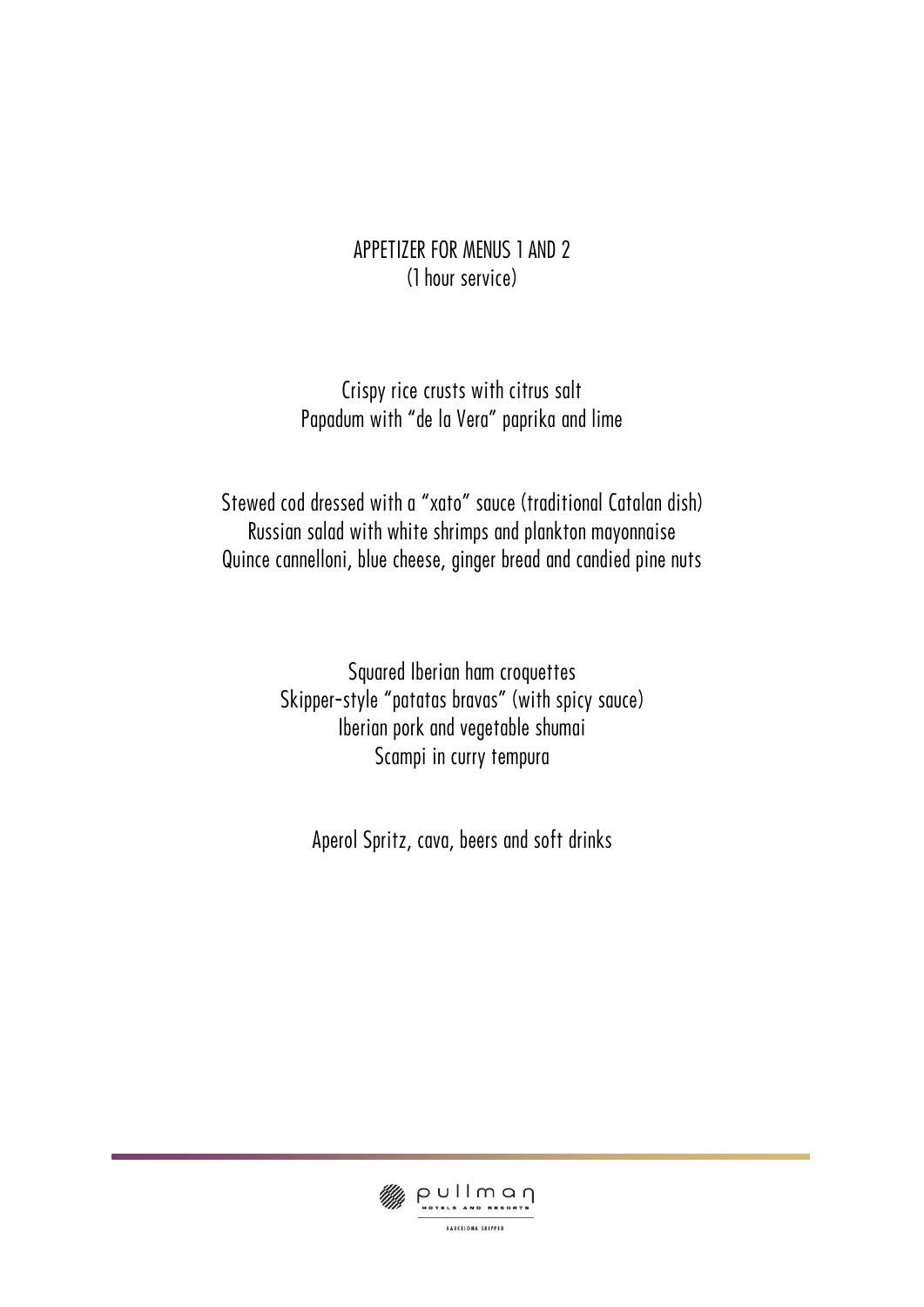# MENU 1

# (2 hours service)

Confited cod loin salad with "pil-pil" sauce, tomato caviar, red onion, Kalamata black olives and spherifications of Arbequina olive oil

Boneless lamb medallions stuffed with dried nuts, accompanied with "alla millanesa" rice with tarragon and mint, and pumpkin with saffron and thyme sauce

Wedding dessert

Sweet dreams

L´Equilibrista white wine D.O. Catalunya Vilosell, red wine, D.O. Costers del Segre Bertha Lounge cava Mineral water, coffee and tea

€120,00

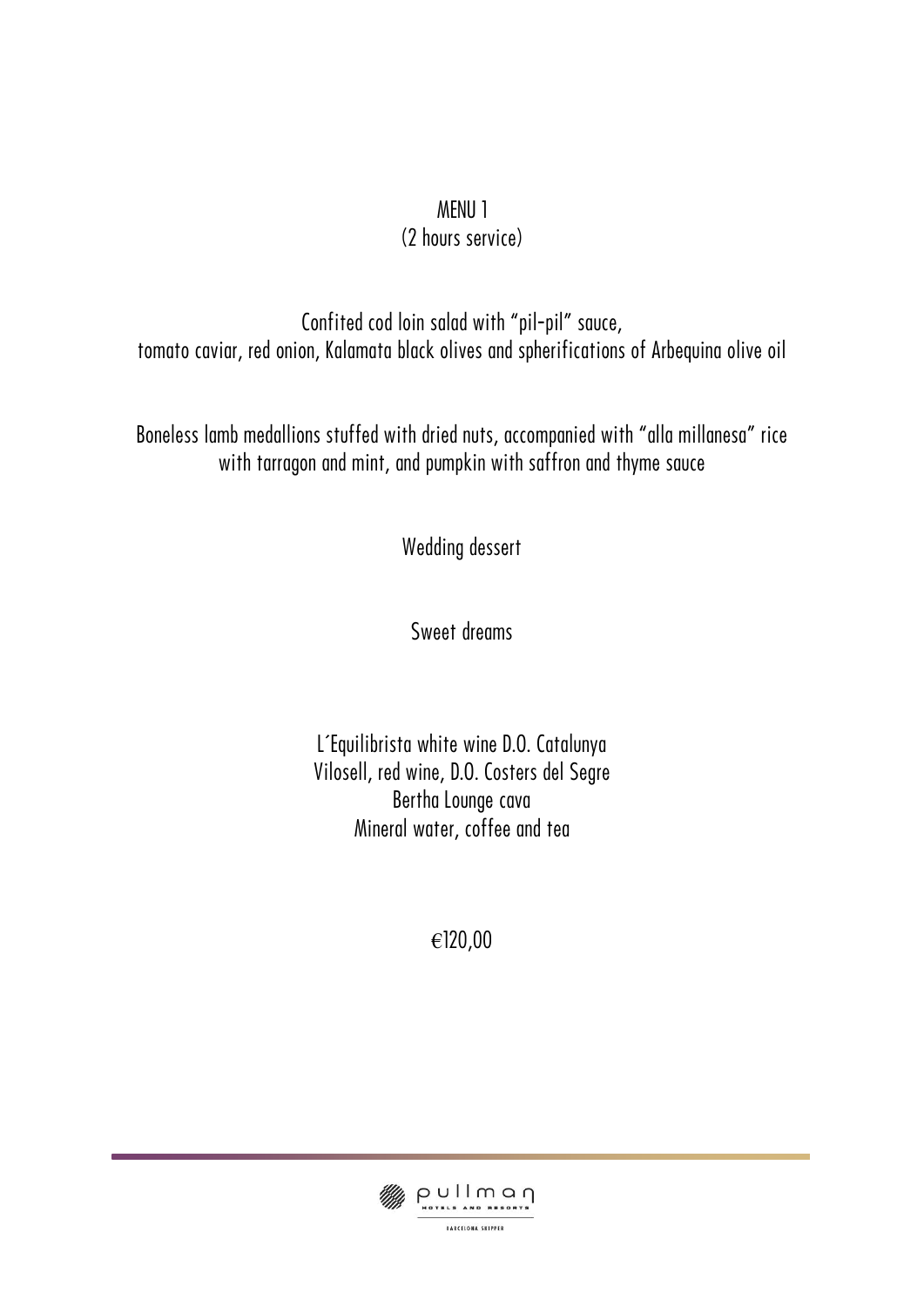#### MENU 2 (2 hours service)

Salad of free-range pastrami-style smoked chicken served on a toasted brioche with tomato chutney, avocado, strawberries, Petit Nevat cheese and a honey and pine nuts vinaigrette

Fresh fish from La Boquería market with panada of dried nuts, wholemeal rice with garlic shoots, dried tomato, creamed beetroot and white almond sauce

Wedding dessert

Sweet dreams

L´Equilibrista, white wine D.O. Catalunya Vilosell, red wine D.O. Costers del Segre Bertha Lounge cava Mineral water, coffee and tea

€120,00

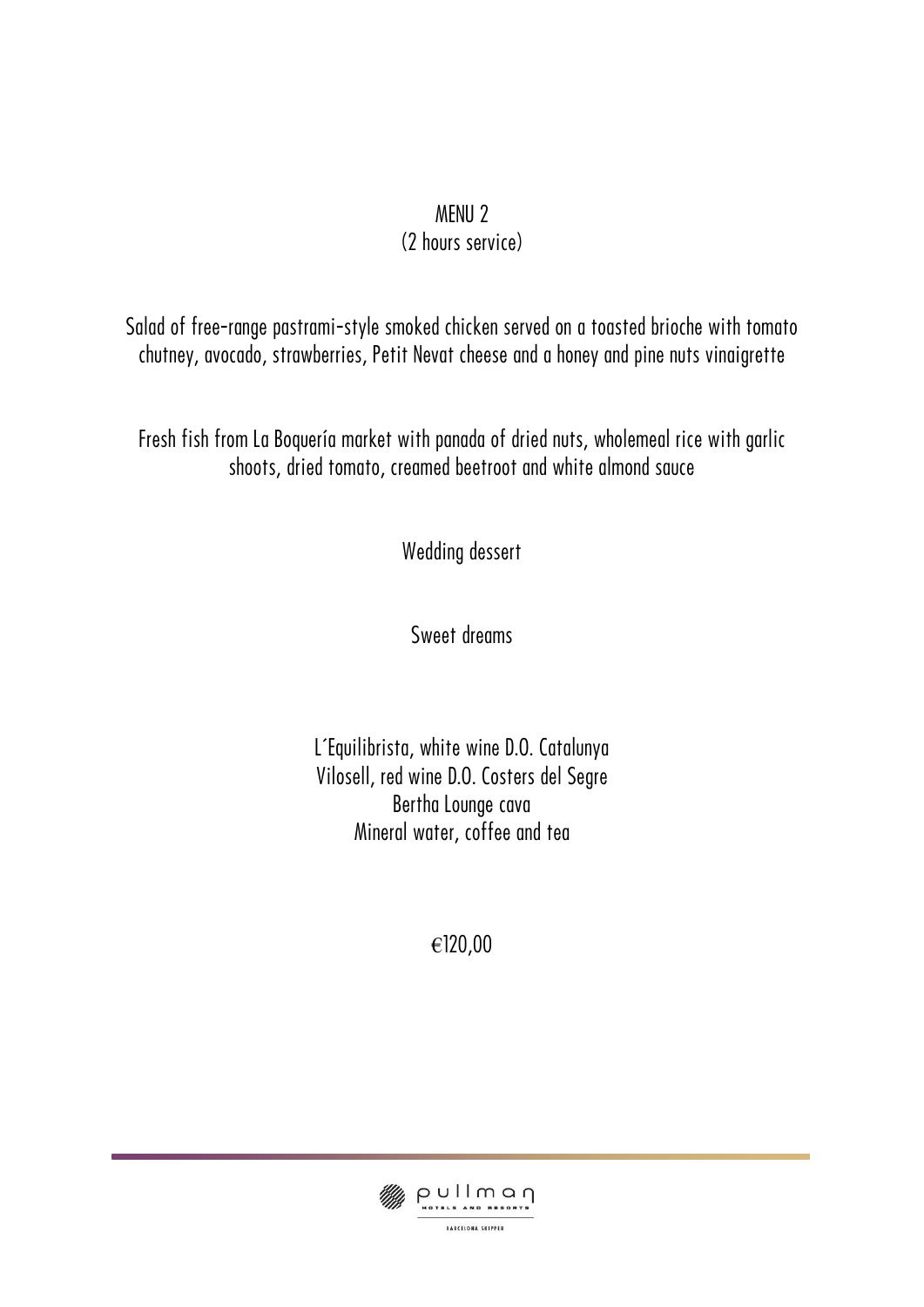#### APPETIZER FOR MENUS 3 AND 4 (1 hour service)

Crispy rice crusts with citrus salt Homemade long chips with celery salt

Stewed cod dressed with a "xato" sauce (traditional Catalan dish) Foie bonbon with passion fruit and salted fried corn Russian salad with white shrimps and plankton mayonnaise Quince cannelloni, blue cheese, gingerbread and candied pine nuts

> Squared Iberian ham croquettes Skipper-style "patatas bravas" (with spicy sauce) Iberian pork and vegetable shumai Scampi in "romesco" bread Samosas with spinach, mozzarella and black truffle

> Aperol Spritz, Kir Royal, cava, beers and soft drinks

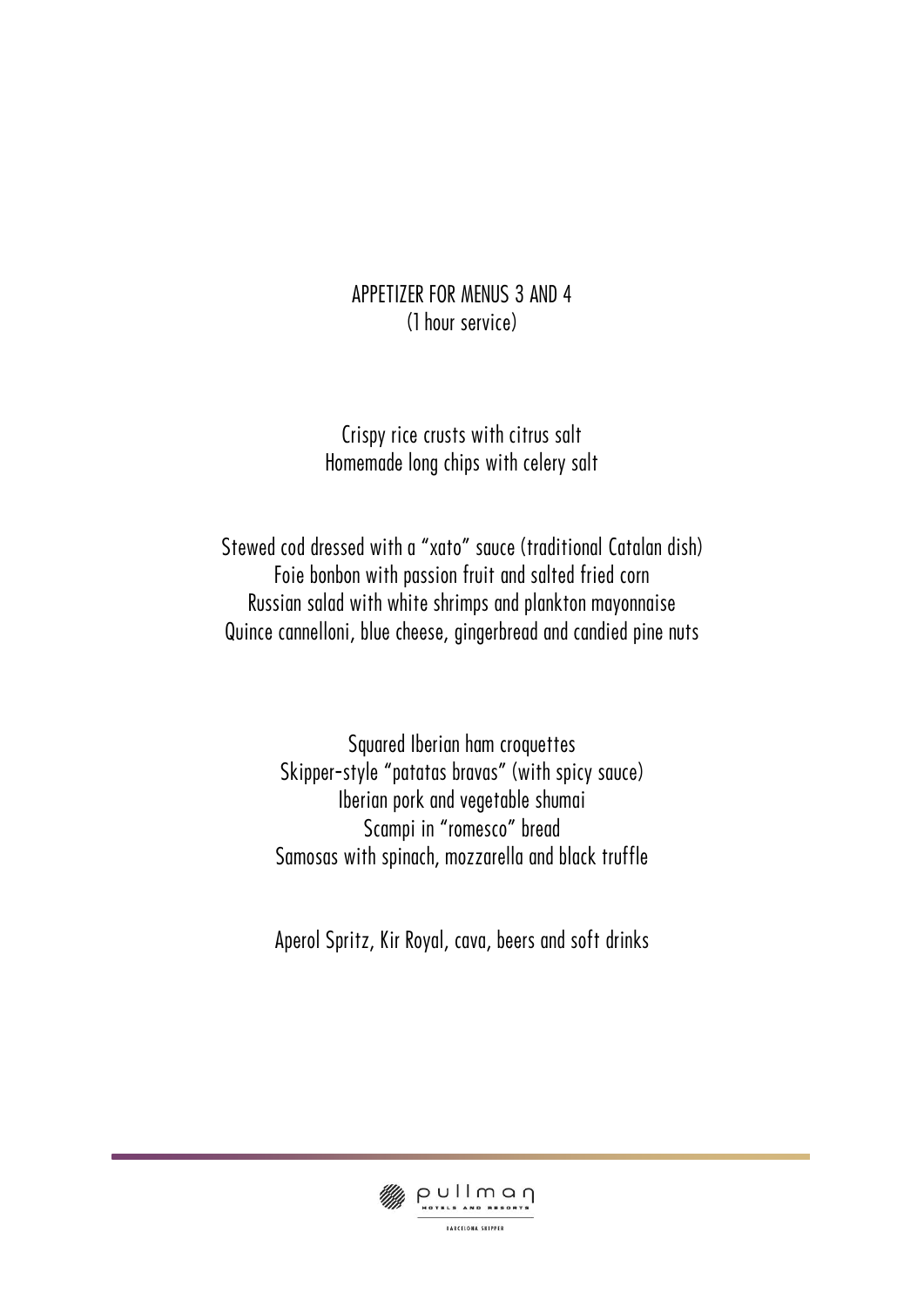### MENU 3 (2 hours service)

Salad of white prawns from Huelva as carpaccio and steamed, with aniseed-flavored vegetables, pineapple, dried tomato and a citrus fruit vinaigrette

Suckling lamb cheek with "trintxat" (Catalan traditional garnish made with potato, red cabbage and pancetta), boletus edulis, green asparagus and Savora mustard sauce

Wedding dessert

Sweet dreams

Elo Jardín De Lucía, white wine D.O. Rias Baixas Bruberry, red wine D.O. Montsant Cava Aire De L'origan Mineral water, coffee and tea

€140,00

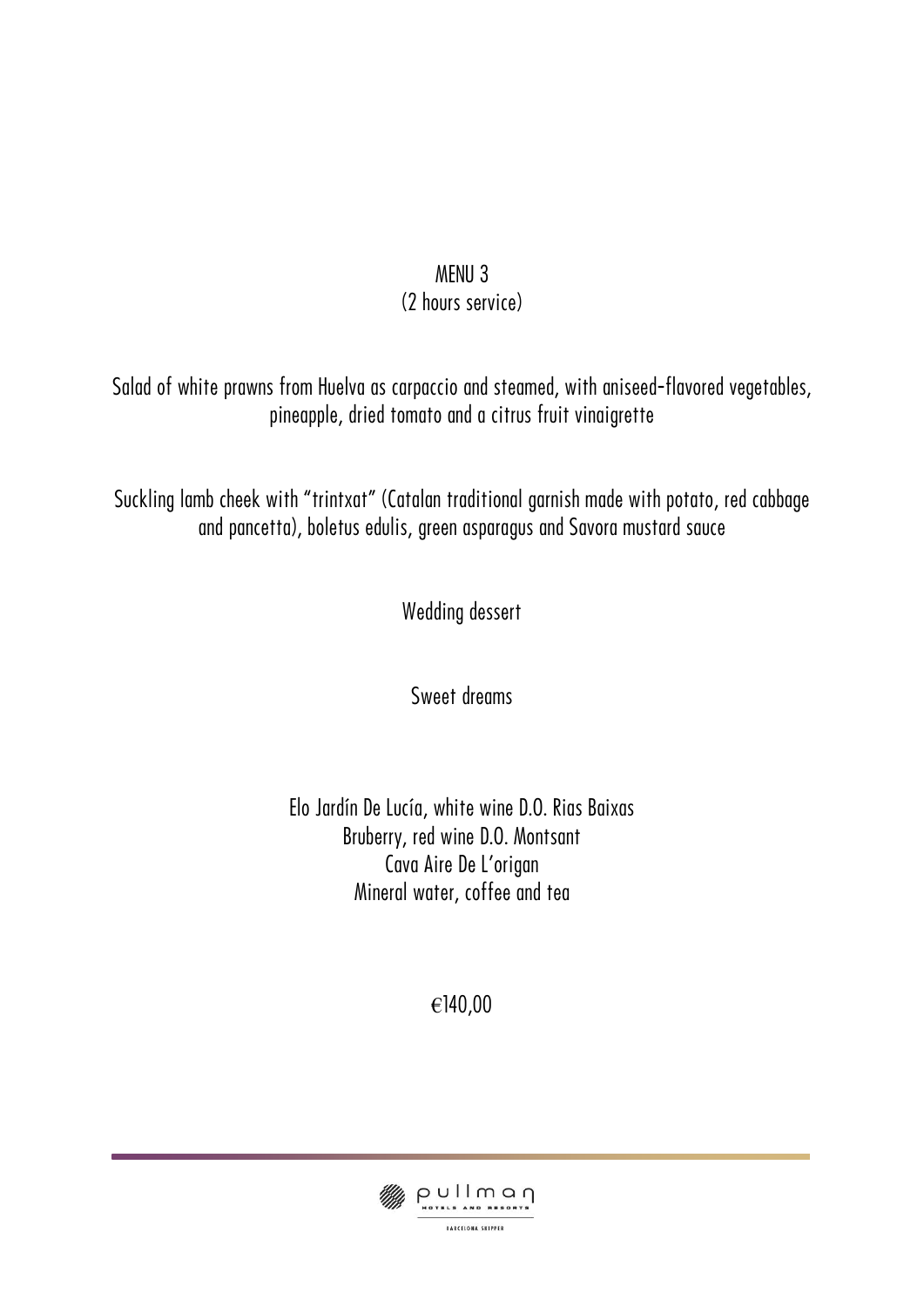#### MENU 4 (2 hours service)

### Fresh pasta cannelloni with poularde chicken, served with foie, truffled béchamel and a Port wine reduction sauce

Fresh fish from Barcelona's fish market with pumpkin and sweet potato puree, sautéed white prawns, roasted celeriac and "suquet" sauce

Wedding dessert

Sweet dreams

Elo Jardín De Lucía, white wine D.O. Rias Baixas Bruberry, red wine D.O. Montsant Cava Aire De L'origan Mineral water, coffee and tea

€140,00

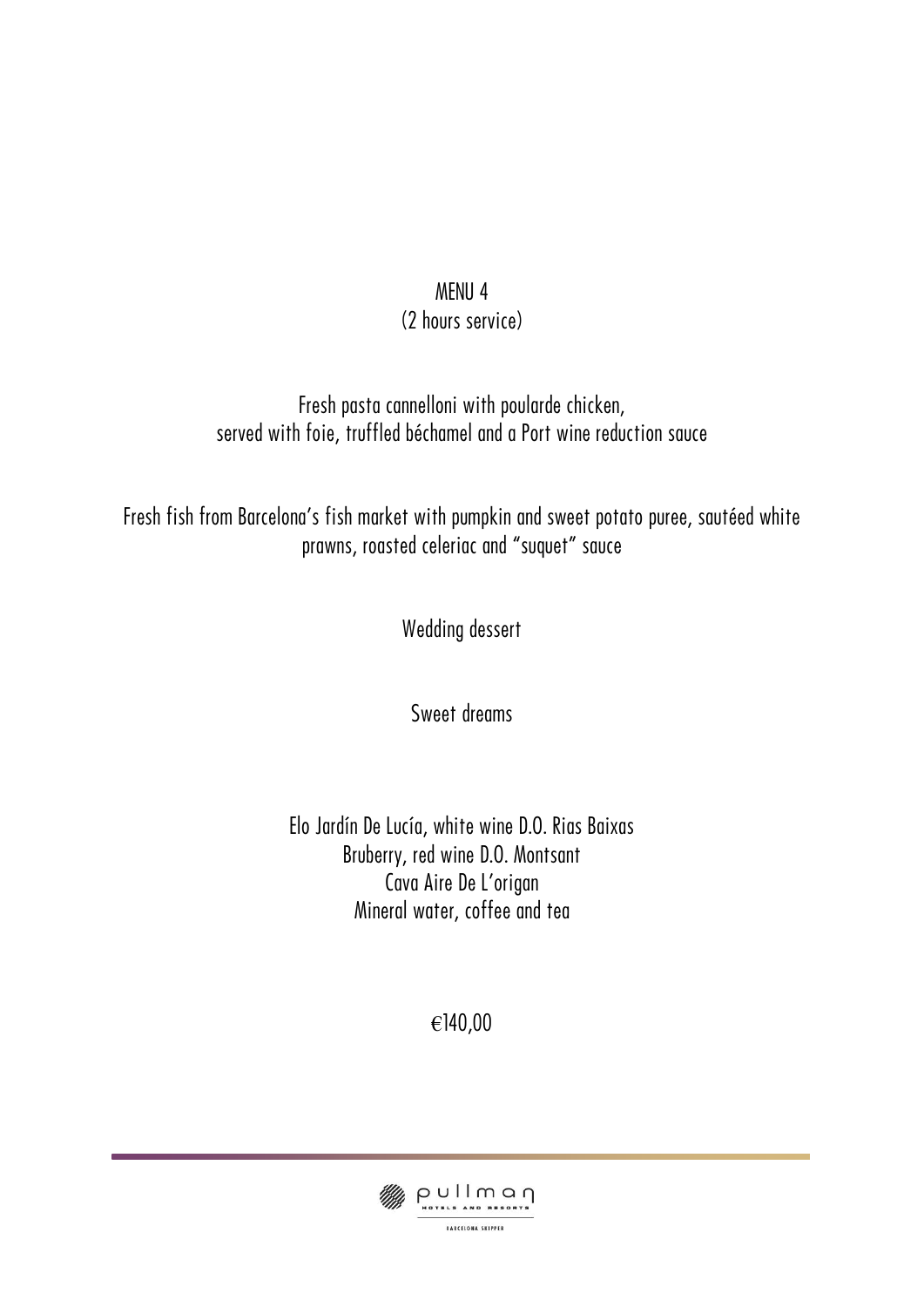#### APPETIZER FOR MENUS 5 AND 6 (1 hour service)

Crispy rice crusts with citrus salt Homemade long chips with celery salt

Assorted maki and nigiri Foie Ferrero Rocher Avocado, spider crab, tomato, mushrooms and kaffir lime Raspberry cannelloni, Petit Nevat cheese and almond Airbaguette with "Reserva Personal" Iberian ham

Squared Iberian ham croquettes Skipper-style "patatas bravas" (with spicy sauce) Homemade cod fritters Mini sandwich with mozzarella, Iberian ham and black truffle Octopus with kataifi pastry, paprika and sesame caviar Free-range chicken mini-burger, corn mayonnaise and Scamorza cheese

Aperol Spritz, Kir Royal, Bellini, cava, beers and soft drinks

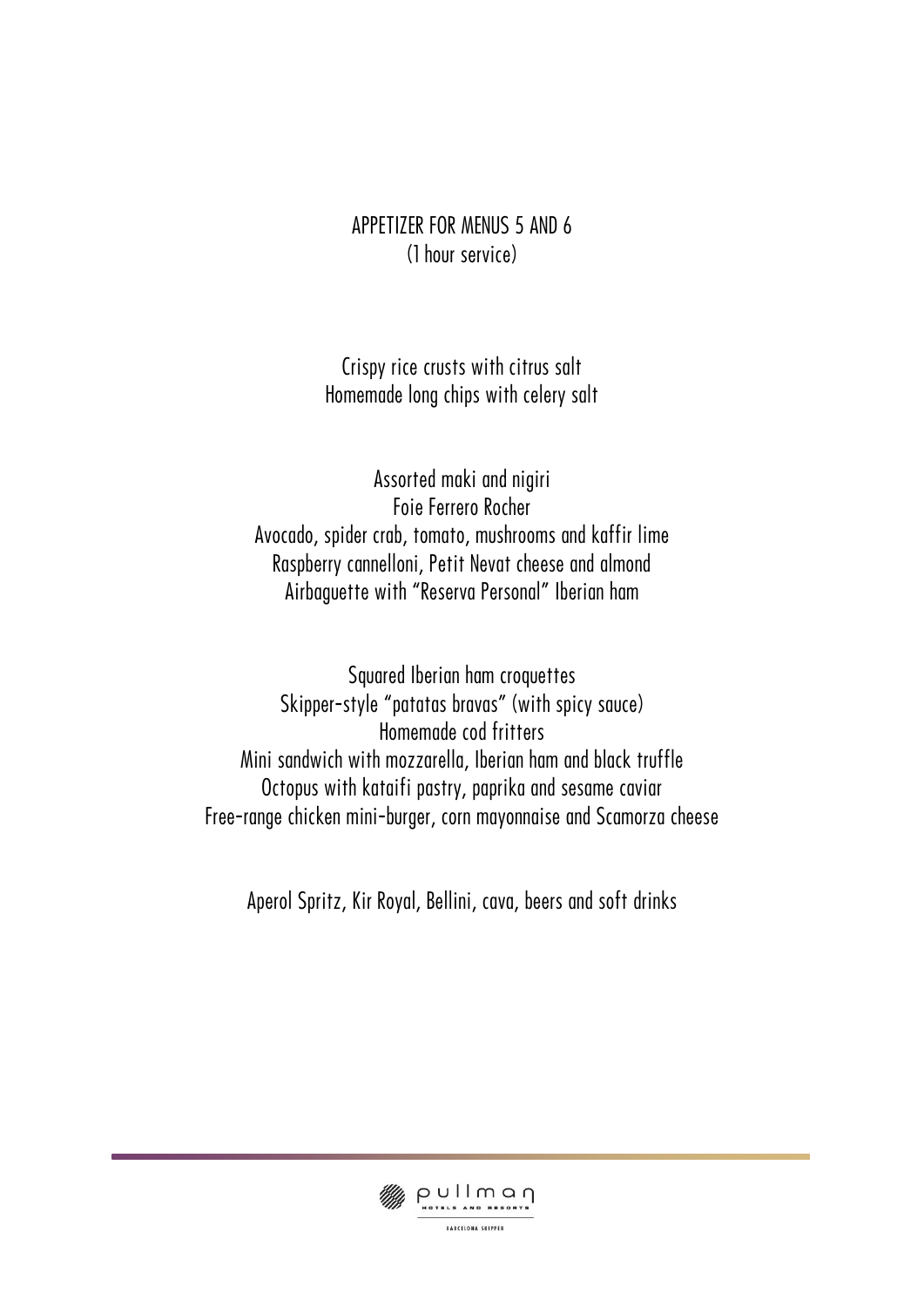#### MENU 5 (2 hours service)

Micuit foie with apple and roasted pear, gingerbread, Modena vinegar cream, vanilla and Pedro Ximenez wine gelée

Sea coast bass with green pistachio, pumpkin and passion fruit puree, peas caviar and a lemon and tomato vinaigrette

Wedding dessert

Sweet dreams

Vallegarcía Viogner, white wine D.O. De La Tierra De Madrid Prima, red wine D.O. Toro Gramona Brut Imperial cava Mineral water, coffee and tea

€160,00

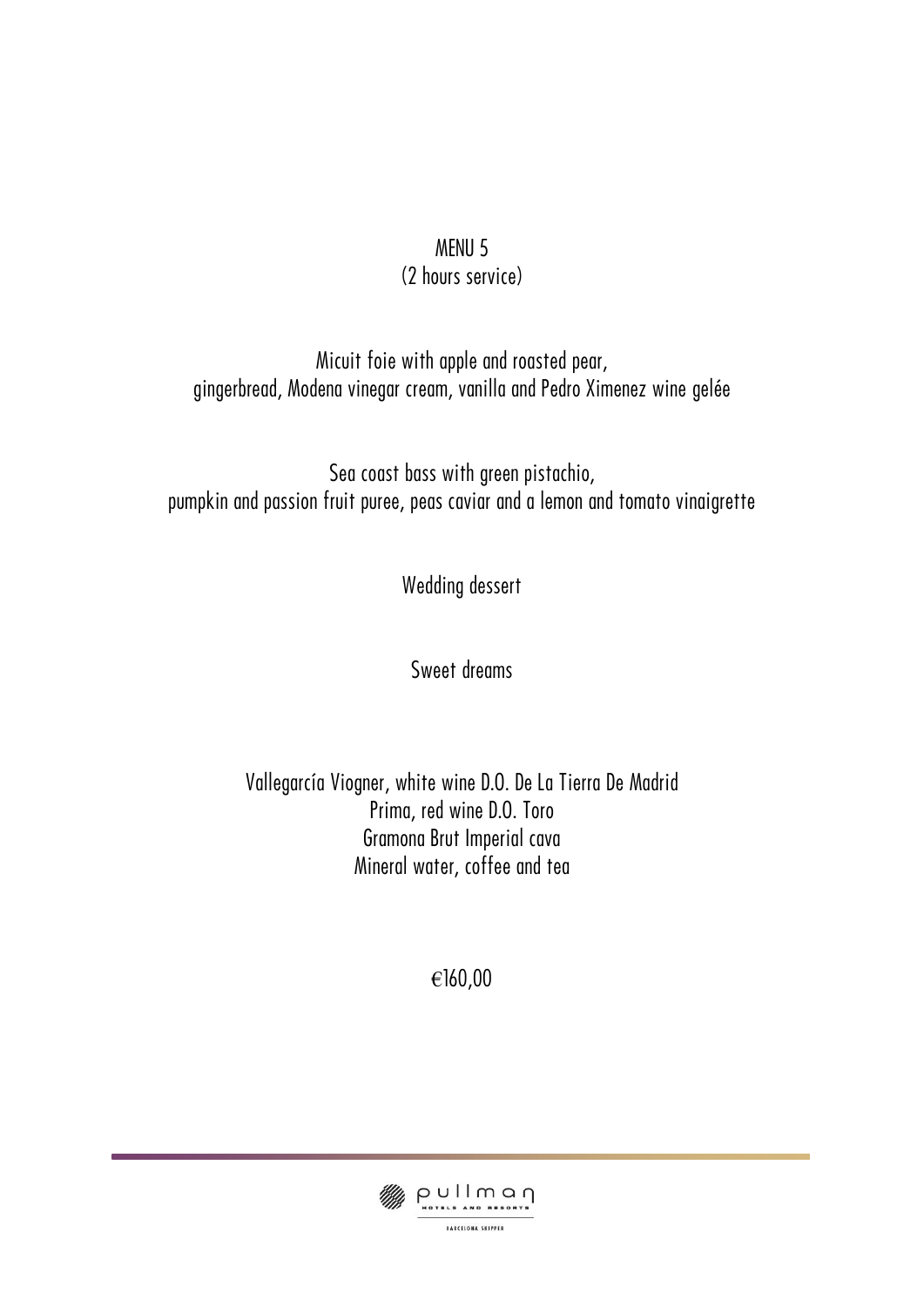#### MENU 6 (2 hours service)

Steamed lobster salad with its tartar, green apple, seaweed and glasswort salad, plankton mayonnaise, beetroot, kefir and lime

> Beef loin, cream of leek and topinambour, steamed mushrooms balls boletus edulis, roasted pumpkin and tarragon sauce

> > Wedding dessert

Sweet dreams

Vallegarcía Viogner, white wine D.O. De La Tierra De Madrid Prima, red wine D.O. Toro Gramona Brut Imperial cava Mineral water, coffee and tea

€160,00

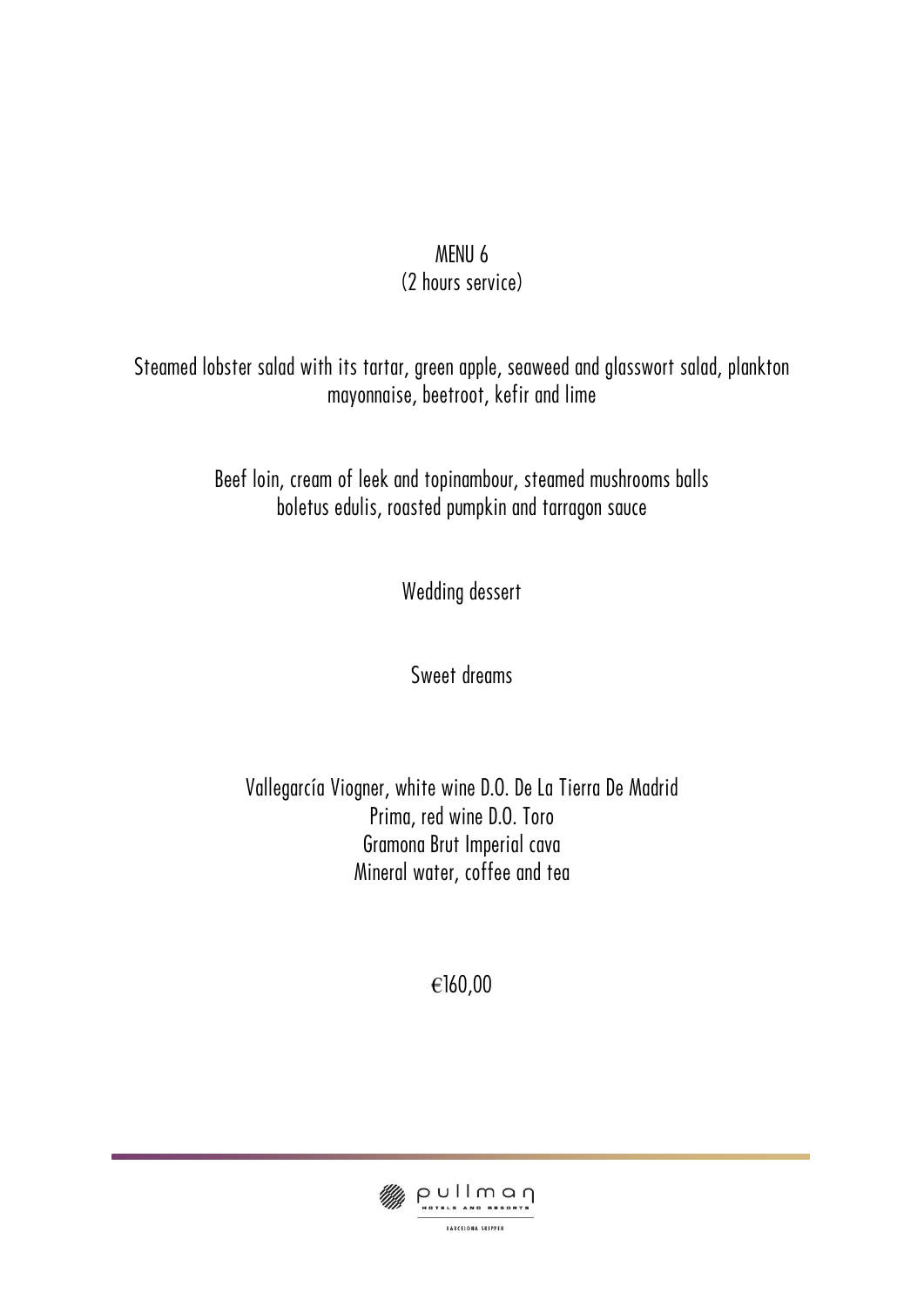We also offer additional services that you can add to make your wedding day even more special.

Show cooking

| Pure 5J Iberian acorn-fed cured ham with slicer<br>Maki and nigiri<br>Beef steak with confit potatoes<br>Brothy lobster rice<br>Rossejat                                               | €18.50 per person<br>€14.00 per person<br>€14.00 per person<br>€14.00 per person<br>€10.00 per person |  |
|----------------------------------------------------------------------------------------------------------------------------------------------------------------------------------------|-------------------------------------------------------------------------------------------------------|--|
| Late-night snack (45 minutes buffet, 1 piece and/or portion per person)<br>Alice in Wonderland<br>Selection of cupcakes, chocolate lollipops, sweets,                                  |                                                                                                       |  |
| cookies, sweet cocktail and Alice cakes                                                                                                                                                | €12.00 per person                                                                                     |  |
| Afer Party<br>Iberian ham mini-sandwiches,<br>Brioche with veggies and tuna in olive oil,<br>crispy potato shavings with celery salt,<br>salmon and crème fraiche sandwich with rocket |                                                                                                       |  |
| assorted Catalan cheeses with breads                                                                                                                                                   | €10.00 per person                                                                                     |  |
| Children's meals (up to 9 years old)                                                                                                                                                   | €25.00 per child                                                                                      |  |
| Penne rigate with Bolognese sauce<br>Chicken scaloppini with chips<br>Selection of ice creams<br>Soft drinks and lemonades                                                             |                                                                                                       |  |
| Pizza topped with York ham, melted cheese and tomato sauce<br>Hamburger with all the traditional toppings<br>Selection of ice creams<br>Soft drinks and lemonades                      |                                                                                                       |  |

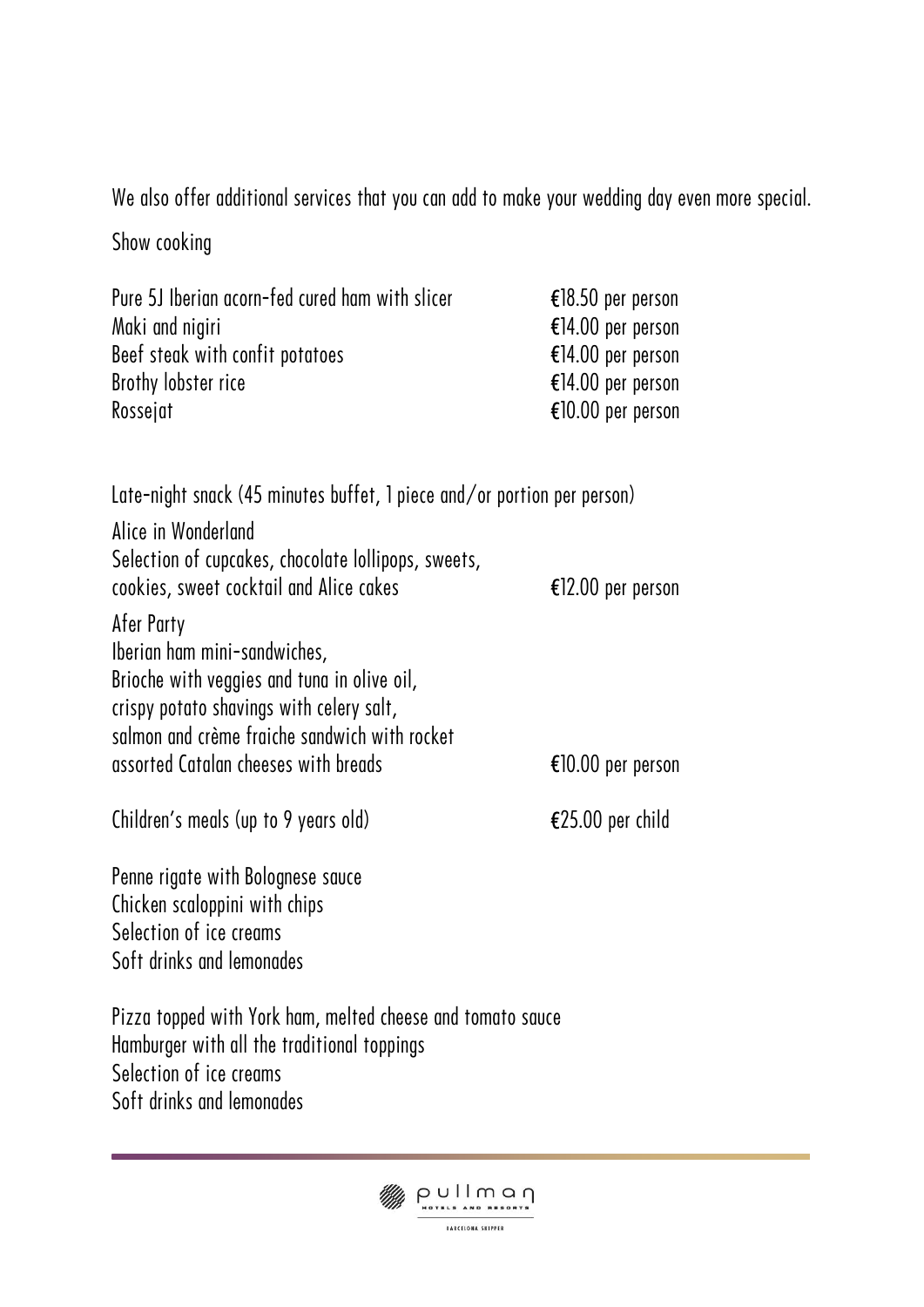| Dark Gold bar service                               |                  |
|-----------------------------------------------------|------------------|
| Bacardi rum                                         |                  |
| Havana rum 3 años                                   |                  |
| Beefeater gin                                       |                  |
| Ballantine's whisky                                 |                  |
| Moskovskaya vodka                                   |                  |
| Soft drinks and beers                               |                  |
| Price per person for 1 hour:                        | €17.00           |
| Price per person for 2 hours:                       | €24.00           |
| Price per person per additional $\frac{1}{2}$ hour: | €10.00           |
| Cool Plantinum bar service                          |                  |
| Flor de Caña rum                                    |                  |
| Sauza tequila                                       |                  |
| Skky vodka                                          |                  |
| Bombay Sapphire gin                                 |                  |
| Absolut vodka                                       |                  |
| Havana rum 7 años                                   |                  |
| Jack Daniel's bourbon                               |                  |
| Tanqueray gin                                       |                  |
| Soft drinks and beers                               |                  |
| Price per person for 1 hour:                        | €20.00           |
| Price per person for 2 hours:                       | €28.00           |
| Price per person per additional $\frac{1}{2}$ hour: | €12.00           |
| Mojito corner by Pullman                            |                  |
| Price per person for 1 hour:                        | $\epsilon$ 21.50 |
| Price per person per additional $\frac{1}{2}$ hour: | €12.00           |
| Caipirinha corner by Pullman                        |                  |
| Price per person for 1 hour:                        | $\epsilon$ 21.50 |
| Price per person per additional $\frac{1}{2}$ hour: | €12.00           |
|                                                     |                  |